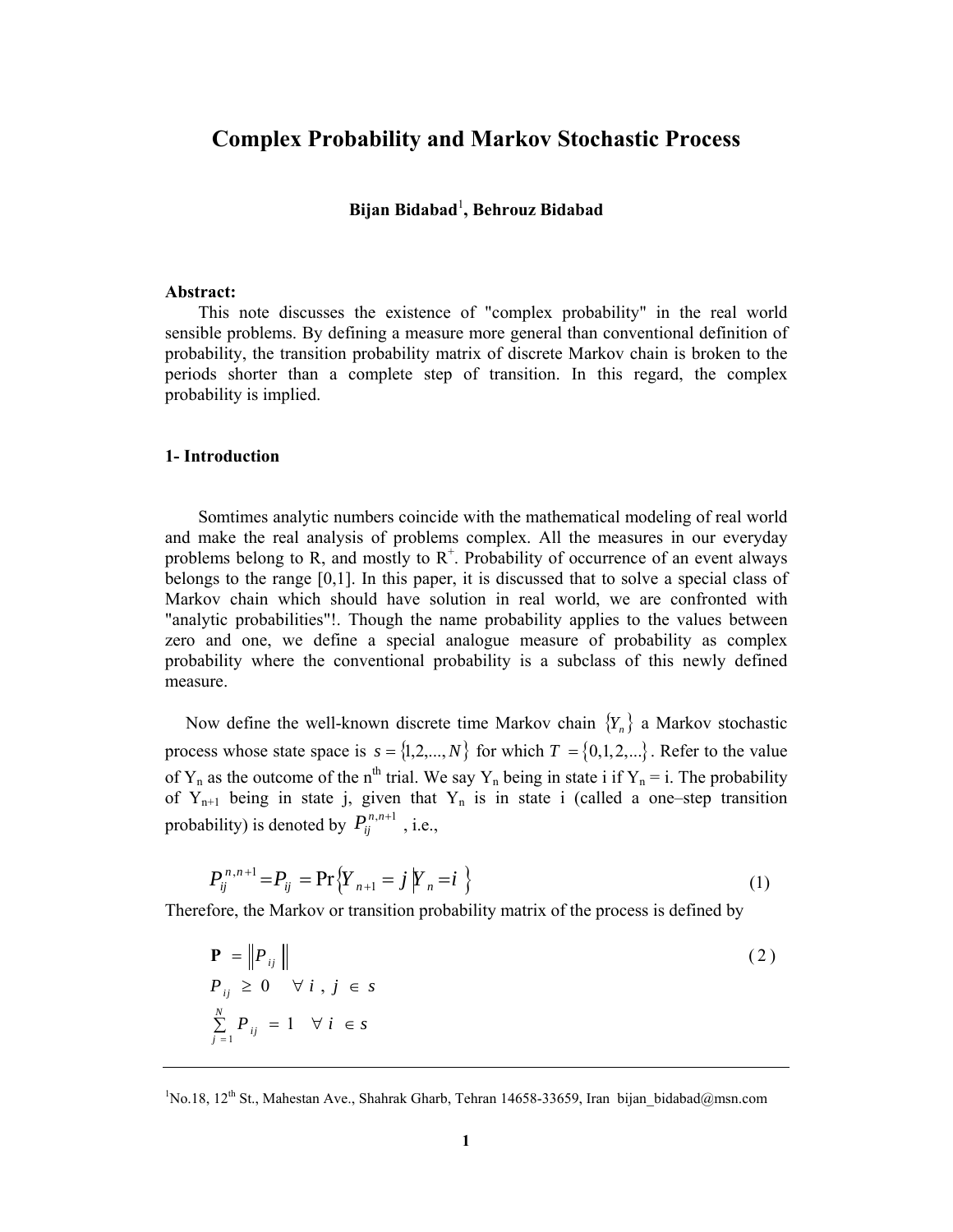The n-step transition probability matrix  $\mathbf{P}^{(n)} = ||P_{ij}^n||$ , which  $P_{ij}^n$  denotes the probability that the process goes from state i to state j in n transitions. Formally,

$$
P_{ij}^{n} = \Pr\left\{Y_{n+m} = j \middle| Y_{m} = i\right\} \qquad \forall i, j \in S
$$
\n(3)

According to Chapman – Kolmogorov relation for discrete Markov matrices (Karlin and Taylor (1975)), it can be proved that

$$
\mathbf{P}^{(n)} = \mathbf{P}^n \qquad n \in N \text{ (Natural numbers)}
$$
 (4)

 $P<sup>n</sup>$  that is **P** to the power n is a Markov matrix if **P** is Markov.

Now, suppose that we intend to derive the t-step transition probability matrix  $P^{(t)}$ where t≥0 from the above (3) and (4) definition of n-step transition probability matrix **P**. That is, to find the transition probability matrix for incomplete steps. On the other hand, we are interested to find the transition matrix  $P^{(t)}$  when t is between two sequential integers. This case is not just a tatonnement example. To clarify the application of this phenomenon, consider the following example.

Example 1. Usually in population census of societies with N distinct regions, migration information is collected in an NxN migration matrix for a period of ten years. Denote this matrix by **M**. Any element of **M**,  $m_{ij}$  is the population who leaved region i and went to region j through the last ten years. By deviding each m<sub>ij</sub> to sum of the i<sup>th</sup> row of **M**, a value of  $\tilde{P}_{ii}$  is computed as an estimate of probability of transition from i<sup>th</sup> to j<sup>th</sup> regions. Thus, the stochastic matrix **P** gives the probabilities of going from region i to region j in ten years (which is one–step transition probability matrix). The question is: how we can compute the transition probability matrix for one year or one-tenth step and so on.

 If we knew the generic function of probabilities in very small period of time we would be able to solve problems similar to example 1. But the generic function (5) is not obtainable. If it were, we would apply the continous time Markov procedure using the generic NxN matrix **A** as

$$
\mathbf{A} = \lim_{h \to o^+} \frac{\mathbf{P}(h) - \mathbf{I}}{h} \tag{5}
$$

Where **P**(h) denotes transition probability matrix at time h. Then the transition probability matrix at any time  $t \geq 0$  might be computed as follows. (Karlin and Taylor (1975)).

$$
\mathbf{P}(t) = e^{At} \tag{6}
$$

 Therefore a special procedure should be adopted to find the transition probability matrix  $P^{(t)}$  at any time t from discrete Markov chain information. As it will be show later the adopted procedure coincides with transition probability matrix with complex elements.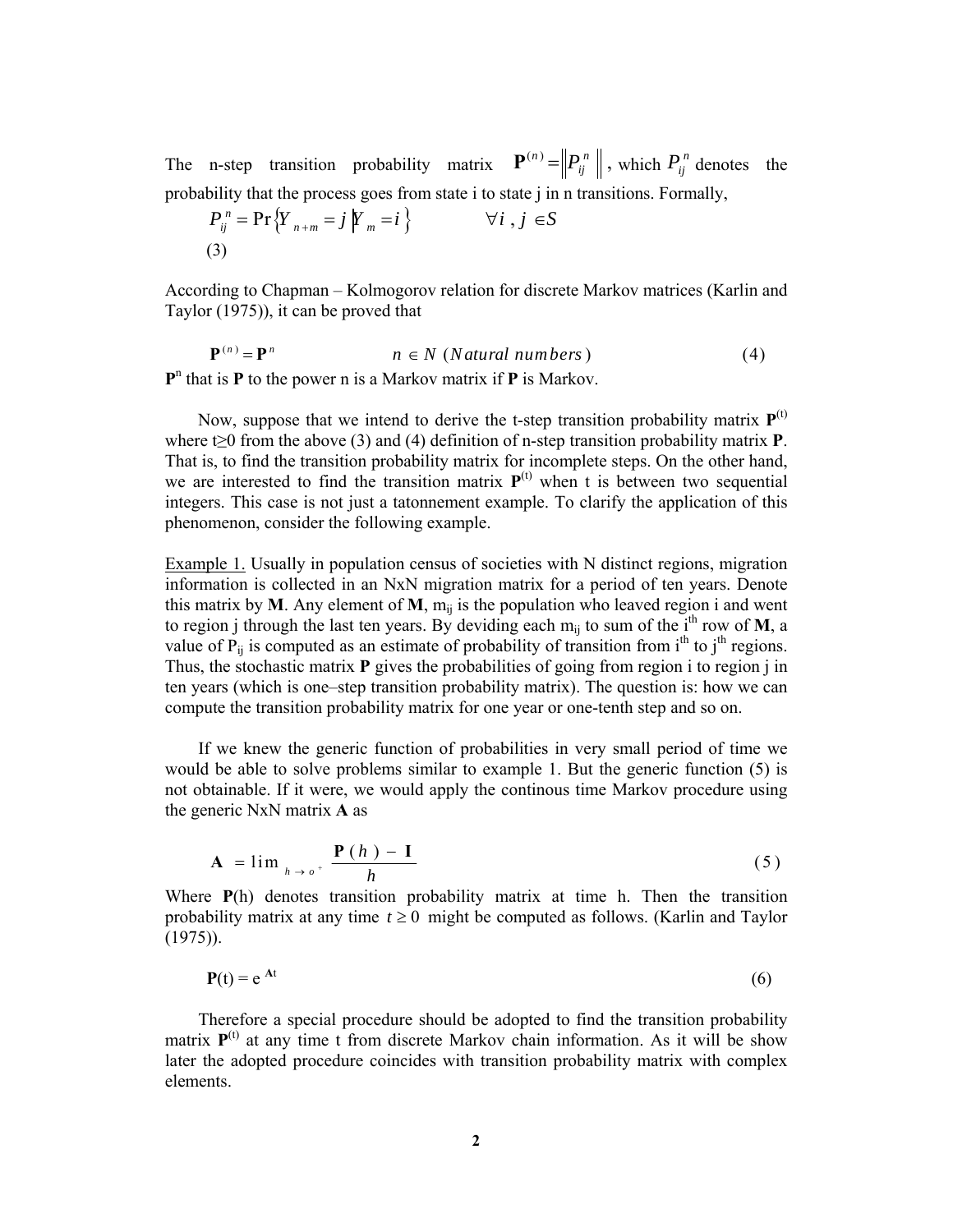#### **2- Breaking the time in discrete Markov chain**

Consider again matrix **P** defined in (2). Also, assume **P** is of full rank.

Assumption 1: **P** is of full rank.

This assumption assures that all eigenvalues of **P** are nonzero and **P** is diagnalizable, Searle (1982), Dhrymes (1978). This assumption is not very restrictive, since; actually, most of Markov matrices have dominant diagonals. That is probability of transition from state i to itself is more than the sum of probabilities from state i to all other states. The matrices having dominant diagonals are non-singular, Takayama (1974). Threfore, **P** can be decomposed as follows (Searle (1982), Klein (1973)).

$$
\mathbf{P} = \mathbf{X} \mathbf{\Lambda} \mathbf{X}^{-1} \tag{7}
$$

Where **X** is an NxN matrix of eigenvectors  $\mathbf{x}_i$ ,  $i = 1,..., N$ ,

$$
\mathbf{X} = [\mathbf{x}_1, \dots, \mathbf{x}_N] \tag{8}
$$

and **Λ** the NxN diagonal matrix of corresponding eigenvalues,

$$
\Lambda = diag\{\lambda_1, ..., \lambda_N\}
$$
 (9)

Using (7), (8) and (9) to break n-step transition probability matrix **P** to any smaller period of time t  $\geq 0$ , we do as follows. If  $t_i \leq 0$  for all i $\in \{1,...,K\}$  are fractions of n–step period and  $\sum_{i=1}^{k}$  $\sum_{i=1}^{n} t_i = n$  for any n belonging to natural numbers then,

$$
\mathbf{P}^n = \prod_{j=1}^k \mathbf{P}^t \, i = \mathbf{P}^{\sum_{i=1}^k t_i} \tag{10}
$$

 On the other hand, transition probability matrix of n-step can be broken to fractions of n, if sum of them is equal to n. Therefore, any  $t \ge 0$  fraction of one-step transition probability matrix can be written as,

$$
\mathbf{P}^t = \mathbf{X} \mathbf{\Lambda}^t \mathbf{X}^{-1} \tag{11}
$$

where,

$$
\Lambda^t = diag\left\{ \lambda_1^t, \dots, \lambda_N^t \right\}
$$
 (12)

Before discussing on the nature of eigenvalues of **P** let us define the generalized Markov matrix.

Definition 1. Matrix **Q** is a generalized Markov matrix if the following conditions are fulfilled: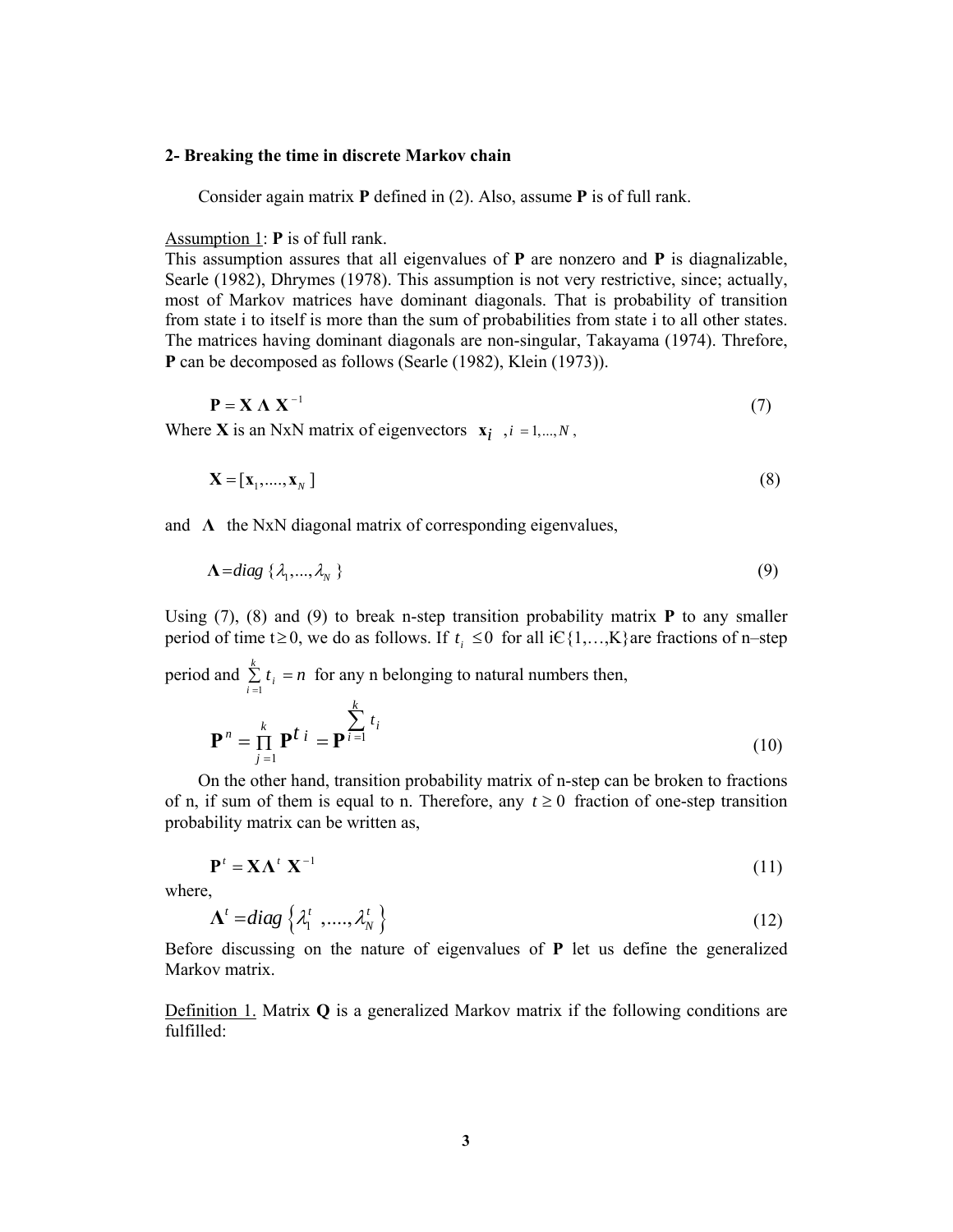1) 
$$
q_{ij} \in C
$$
  $\forall i, j \in S$   
\n2) Re  $(q_{ij}) \in [0,1]$   $\forall i, j \in S$   
\n3) Im $(q_{ij}) \in [-1,1]$   $\forall i, j \in S$   
\n4)  $\sum_{j=1}^{N} \text{Re}(q_{ij}) = 1$   $\forall i \in S$   
\n5)  $\sum_{j=1}^{N} \text{Im}(q_{ij}) = 0$   $\forall i \in S$ 

Remark 1. According to definition 1, matrix **Q** can be written as:

 $Q = U + iV$ (13)

Where **U** and **V** are NxN matrices of real and imaginary parts of **Q** with  $i = \sqrt{-1}$ .

Remark 2. Matrix **U** has all Properties of **P** defined by (2), thus,  $P \subset Q$ .

Treorem 1. If  $P$  is a Markov matrix then  $P<sup>t</sup>$  also satisfies Markovian properties. Proof: According to Chapman–Kolmogorov relation for continous Markov chain (Karlin and Taylor (1975)), we have

$$
\mathbf{P}(t+s) = \mathbf{P}(t)\mathbf{P}(s) \qquad \qquad t,s \ge 0 \tag{14}
$$

That is, if **P**(t) and **P**(s), transition probability matrices at times t and s are Markovs, then the product of them  $P(t+s)$  is also Markov. Let  $t=1$ , then  $P(1)$  is a one-step transition probability matrix which is equivanlent to (2). Hence, our discrete Markov matrix **P** is equivalent to its contionous analogue **P**(1). So

$$
P = P(1) \tag{15}
$$

If we show that

$$
\mathbf{P}' = \mathbf{P}(t) \tag{16}
$$

Then according to (14)

$$
\mathbf{P}^{t+s} = \mathbf{P}^t \mathbf{P}^s \tag{17}
$$

We can conclude that if **P** is Markov then  $P^t$ ,  $P^s$  and  $P^{t+s}$  are also Markovs for  $t, s \geq 0$  and the theorem is proved.

Rewrite **P**(t) in (6) as (18).

$$
\mathbf{P}(t) = \mathbf{X}\Lambda(t)\mathbf{X}^{-1} \tag{18}
$$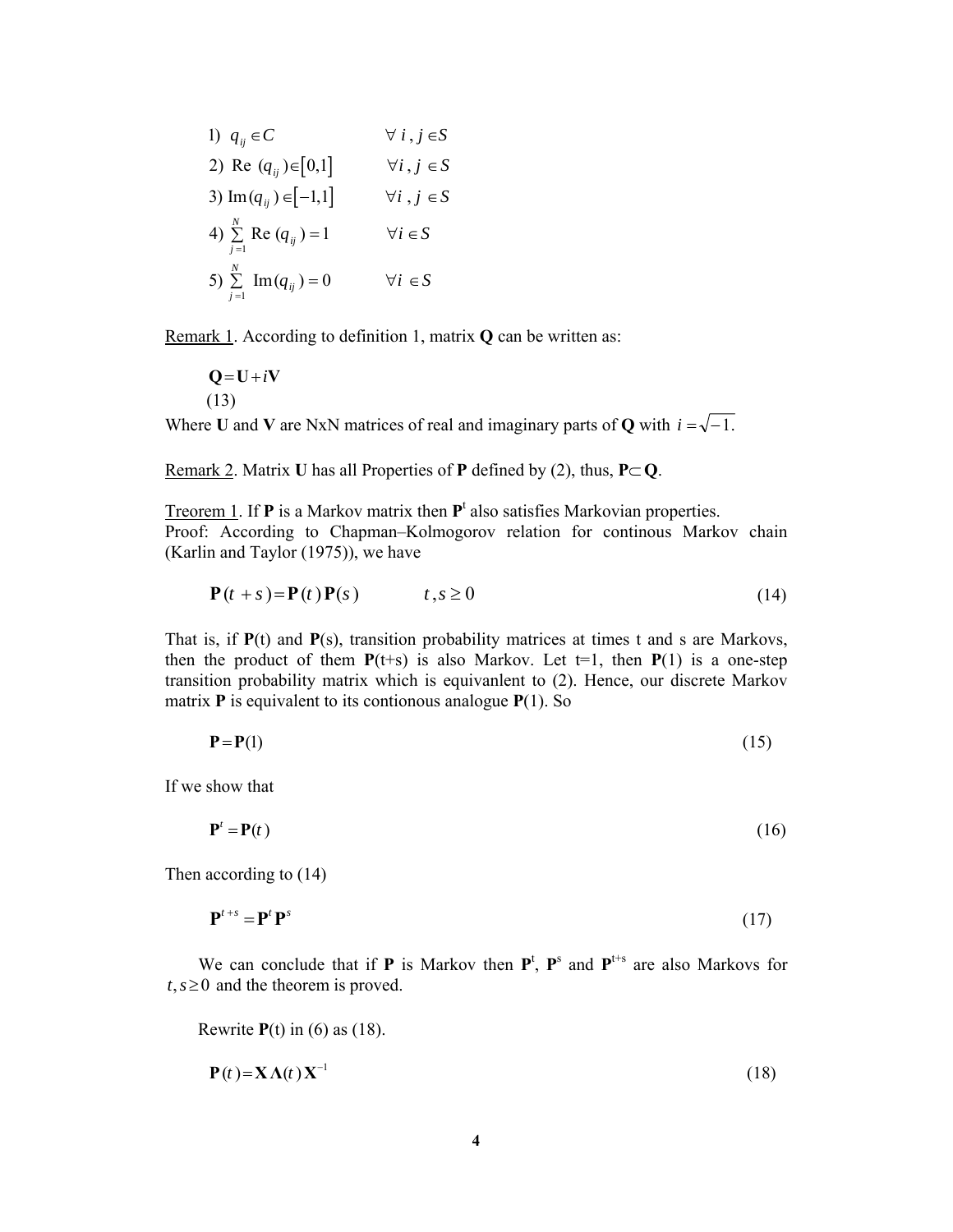Where  $\lambda_i$ ,  $i \in S$  are the eigenvalues of **A** defined by (5), and

$$
\Lambda(t) = diag\left\{ \exp(\lambda_1^t), \dots, \exp(\lambda_N^t) \right\}
$$
 (19)

And **X** is the corresponding eigenmatrix of **A**. Take the natural logarithm of (18),

$$
ln \mathbf{P}(t) = \mathbf{X}\mathbf{\Phi}(t) \mathbf{X}^{-1}
$$
\n(20)

Where,

$$
\Phi(t) = t \operatorname{diag} \{ \lambda_1, \dots, \lambda_N \} \tag{21}
$$

So,

$$
ln \mathbf{P}(t) = t \mathbf{X} \mathbf{\Psi} \mathbf{X}^{-1}
$$
 (22)

where

$$
\psi = diag\{\lambda_1, ..., \lambda_N\}
$$
 (23)

Write  $(22)$  for t=1 and multiply both side by t,

$$
t \ln \mathbf{P}(1) = t \mathbf{X} \mathbf{\Psi} \mathbf{X}^{-1} \tag{24}
$$

By comparison of (22) and (24) conclude that

$$
ln \mathbf{P}(t) = t ln \mathbf{P}(1) \tag{25}
$$

or,

$$
\mathbf{P}(t) = \mathbf{P}'(1) \tag{26}
$$

Given  $(15)$ , equation  $(26)$  is the same as  $(16)$  Q.E.D.

Result 1. Matrix  $P^t$  fulfils definition 1. Thus,  $P' \subseteq Q$ . This comes from the following remarks.

Remark 3. Sum of each row of  $P^t$  is equal to one. Since  $P^t$  satisfies Markovian properties (theorem 1).

Remark 4. Sum of imaginary parts of each row is equal to zero. This immediately comes from remark 3.

Remark 5. If  $q_{ij}$  denotes the ij<sup>th</sup> element of  $P^t$  for  $t \ge 0$ , then  $|q_{ij}| \le 1$  for all i and j belonging to S. This remark can be concluded form theorem 1.

Remark 6. If  $Q = P^t$ ,  $t \ge 0$  equals to the complex matrix defined by (13), then  $|V_{ik}| \leq 1 \quad \forall j, k \in S$ . Since,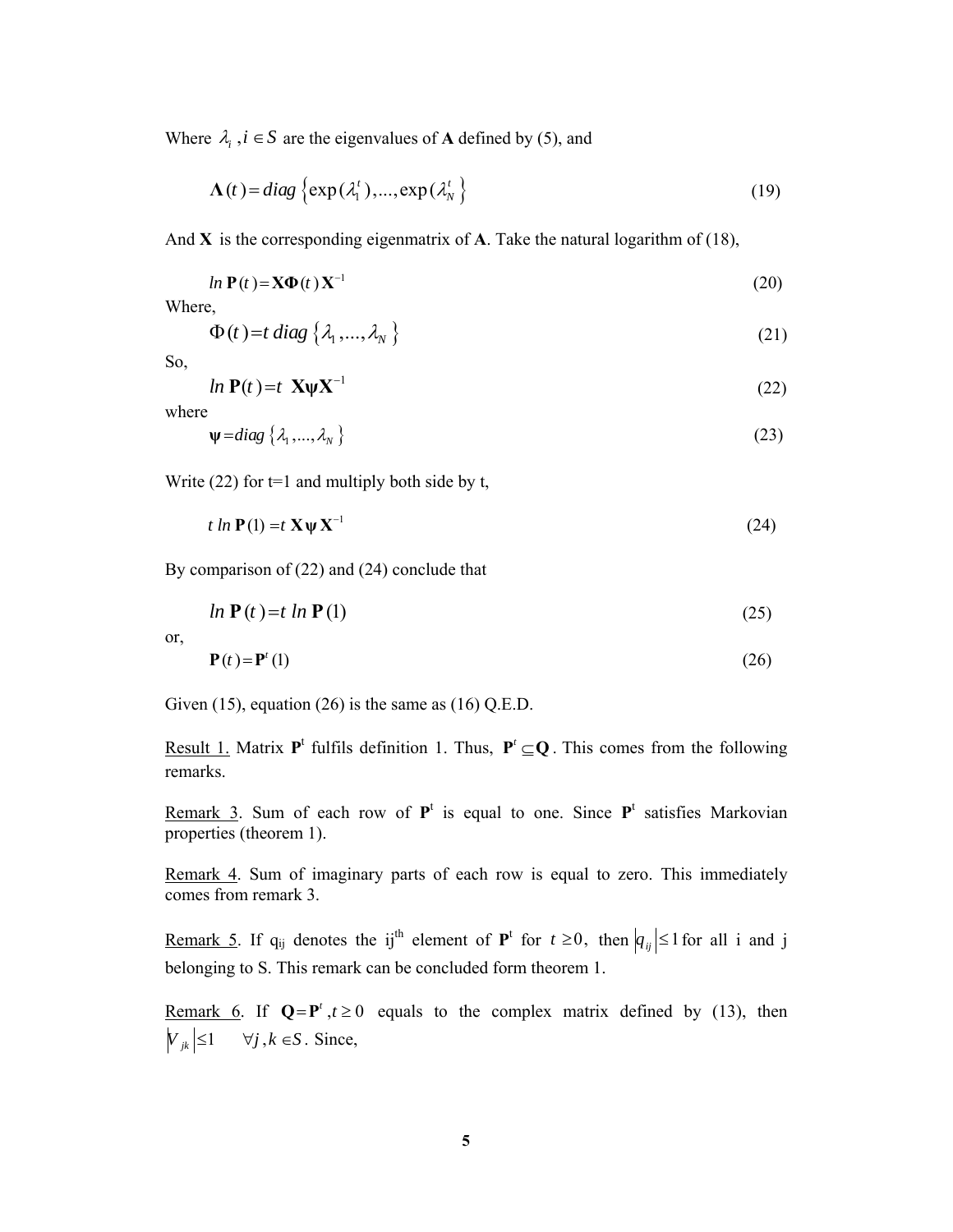$$
1 \ge |q_{jk}| = |u_{jk} + iv_{jk}| \Rightarrow 1 \ge \sqrt{u_{jk}^2 + iv_{jk}^2}
$$
  

$$
1 \ge u_{jk}^2 + v_{jk}^2 \Rightarrow 1 \ge |v_{jk}|.
$$

<u>Remark 7</u>. Given **Q** as in remark 6, then  $u_{ik} \in [0,1]$ . This also comes immediately from theorem 1.

#### **3. Discussion on broken times**

and

 The broken time discrete Markov chain is not always a complex probability matrix defined by definition 1. Matrix  $P<sup>t</sup>$  has different properties with respect to t and eigenvalues.  $\lambda_i$  may be real (positive or negative) or complex depending on the characteristic polynomial of **P**.

 Since **P** is a non–negative matrix, Forbenius theorem (Takayama (1974), Nikaido (1970)) assures that **P** has a positive dominant eigenvalue

$$
\lambda_1 \succ 0 \quad \text{(Frobenius root)}(27)
$$
|\lambda_i| \le \lambda_1 \qquad \forall i \in \{2, ..., N\}
$$
 (28)
$$

Furthermore, if **P** is also a Markov matrix then its Frobenius root is equal to one, (Bellman (1970), Takayama (1974)). Therefore,

$$
\lambda_1 = 1 \tag{29}
$$

$$
\lambda_i \leq 1 \qquad \forall i \in S \tag{30}
$$

With the above information, consider the following discussions.

$$
a) \lambda_i \in (0,1] \qquad \forall i \in S
$$

In this case all  $\lambda_i^t \ge 0$  for  $t \ge 0$  and no imaginary part occures in matrix  $\mathbf{P}^t$ .  $\lambda_i$  are all positive for i belonging to S if we can decompose the matrix **P** to two positive semidefinite and positive definite matrices **B** and **C** of the same size (Mardia, Kent, Bibby (1982)) as

$$
\mathbf{P} = \mathbf{C}^{-1} \mathbf{B}
$$
  
b)  $\lambda_i \in [-1,1], \lambda_i \neq 0, \forall i \in S$ 

 $\lambda_i^t$ ,  $t \geq 0$  belongs to sets of real and imaginary numbers based on the value of t. In this case  $P<sup>t</sup>$  belongs to the class of generalized stochastic matrix **Q** of definition 1. For  $\lambda_i \in \mathbb{R}$ , it is sufficient that **P** be positive definite.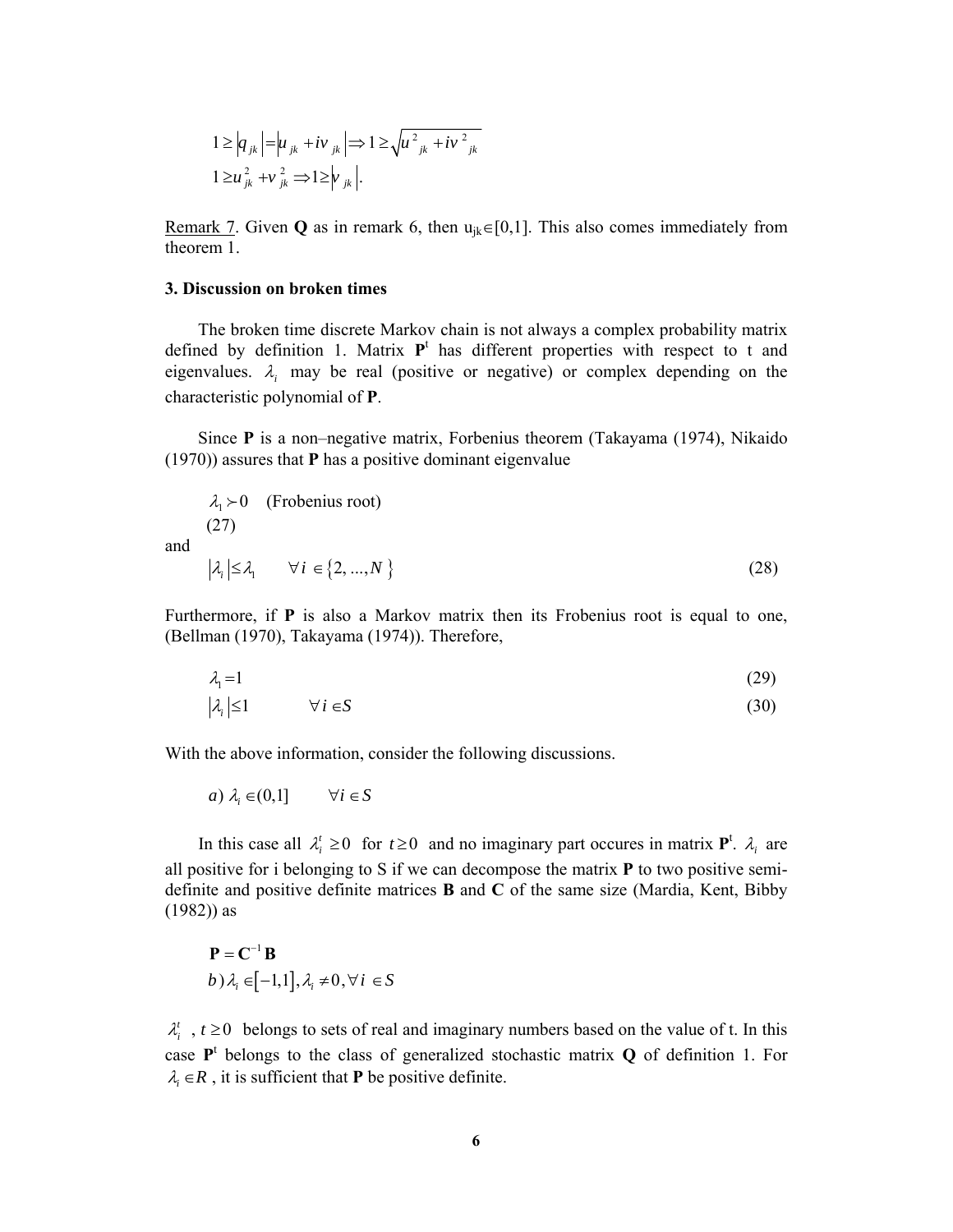$(c) \lambda_i \in C$ ,  $|\lambda_i| \in (0,1]$   $\forall i \in S$ 

 $P<sup>t</sup>$  in this case for  $t \ge 0$  and  $t \notin N$  belongs to the class of generalized Morkov matrices of definition 1.

 $d$ ) $t \in N$  (Natural numbers)

In all cases of a, b, and c we never coincide with complex probabilities. Since  $P<sup>t</sup>$  can be drived by simply multiplying **P**, t times.

 $e$ ) $t \in Z$  (integer numbers)

In this case,  $P<sup>t</sup>$  is a real matrix but does not always satisfy condition 2 of definition 1.  $f$ )  $t \in R^-$ 

P<sup>t</sup> is a complex matrix but does always satisfy conditions 2 and 3 of definition 1.

### **4. Complex probability justification**

 Interpretation of the "Complex probability" as defined by definition 1 is not very simple and needs more elaborations. The interesting problem is that, it exists in operational works of statistics as the example 1 discussed. Many similar examples like the cited may be gathered.

 With this definition of probability, the moments of a real random variable are complex. Although the t–step distribution  $\pi$ , of initial distribution  $\pi$ <sub>0</sub> with respect to  $\mathbf{P}^t$ may be complex, they have the same total as  $\pi_0$ . That is, if

$$
\boldsymbol{\pi}_0 = (\pi_{01}, ..., \pi_{0N}) \tag{32}
$$

Then,

$$
\boldsymbol{\pi}_{t} = \boldsymbol{\pi}_{o} \ \mathbf{P}^{t} = \boldsymbol{\pi}_{o} \ \mathbf{Q} = \boldsymbol{\pi}_{o} \ \mathbf{U} + i \ \boldsymbol{\pi}_{o} \ \mathbf{V}
$$
\n<sup>(33)</sup>

And we have the following remark accordingly,

Remark 8. Sum of t-step distribution is equal to sum of initial distribution. That is,

$$
\sum_{j=1}^{N} \pi_{oj} = \sum_{j=1}^{N} \pi_{ij}
$$
\n(34)

This can be derived based on (32) and (33) as

$$
(\pi_{t1},...,\pi_{tN}) = (\sum_{j=1}^{N} \pi_{oj} U_{j1},...,\sum_{j=1}^{N} \pi_{oj} U_{jn}) + i (\sum_{j=1}^{N} \pi_{oj} V_{ji},...,\sum_{j=1}^{N} \pi_{oj} V_{jN})
$$
(35)